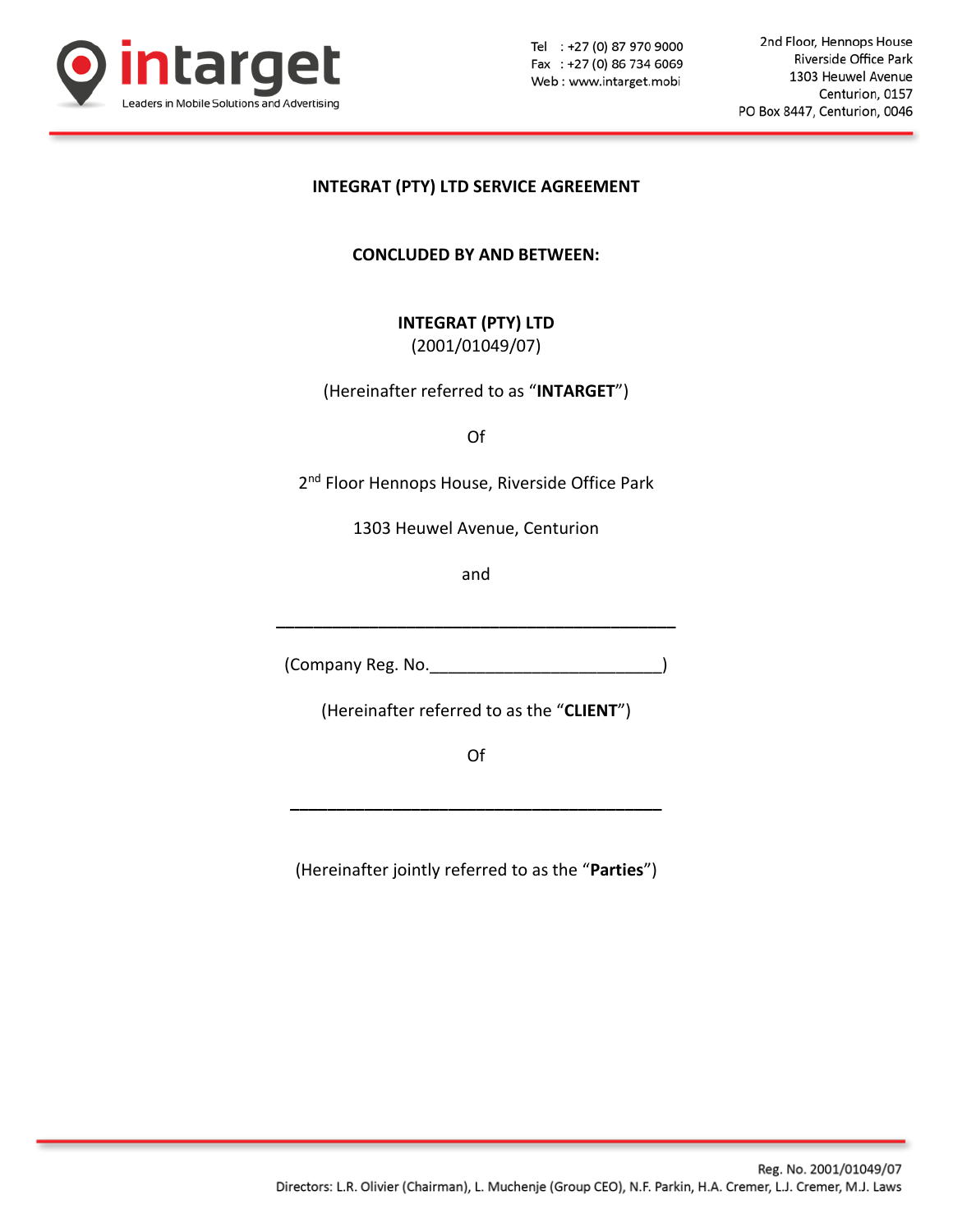

#### **WHEREAS:**

- 1. The **CLIENT** will make use of the **INTARGET** hosted messaging and scripting platforms to deliver services to its **End-Users** at a cost as set out in this Agreement and its Annexures.
- 2. **INTARGET** undertakes to provide an aggregation technology platform to enable the **CLIENT** to deliver mobile services to its **End-Users** as per this Agreement.

### **WHEREAS IT IS AGREED AS FOLLOWS**:

**DEFINITIONS**: Unless otherwise determined by the context, the following words will bear the meanings set forth against them:

- 1.1 The/This "Agreement" means this Service Agreement together with any and all attachments thereto.
- 1.2 "**Attachment "A"** provides reference to the **INTARGET** cost structure.
- 1.3 "**Attachment "B"** provides the obligations of the parties in regard to service level standards.
- 1.4 A "**Bearer Cost"** is defined as the costs of the bearer used and consists of charges by the Operator and **INTARGET**.
- 1.5 A "**Bulk Number"** is defined as a number used for bulk messaging. There is no revenue share for bulk numbers for incoming traffic.
- 1.6 A "**CLIENT"** is the Party set out on the Cover Page hereto.
- 1.7 A "**Credit"** is defined as the minimum transaction cost. Different credits will apply to different services. Credit value is defined in Attachment A.
- 1.8 A "**Customer Care Intervention"** is defined as any incoming channel requesting End-User support, including but not limited to, telephone calls, Fax calls, WASPA online unsubscribe requests & support emails.
- 1.9 A "**DICON"** number is defined as an Interactive Voice Response number routed to a Telkom E1 line.
- 1.0 The "**Effective Date"** is the date of signature of this Agreement by the Party signing last in time, unless otherwise agreed to in writing, by the parties.
- 1.11 An "**IVR"** (Interactive Voice Response) number is defined as an interactive voice response number allocated to a **CLIENT** for use of voice services.
- 1.12 "**LBS"** (Location Based Service) is a service whereby the location of the handset can be determined using mobile Operator elements.

| Last Updated 16/7/2015 | Page 2 of 13 | Initial: |
|------------------------|--------------|----------|
|------------------------|--------------|----------|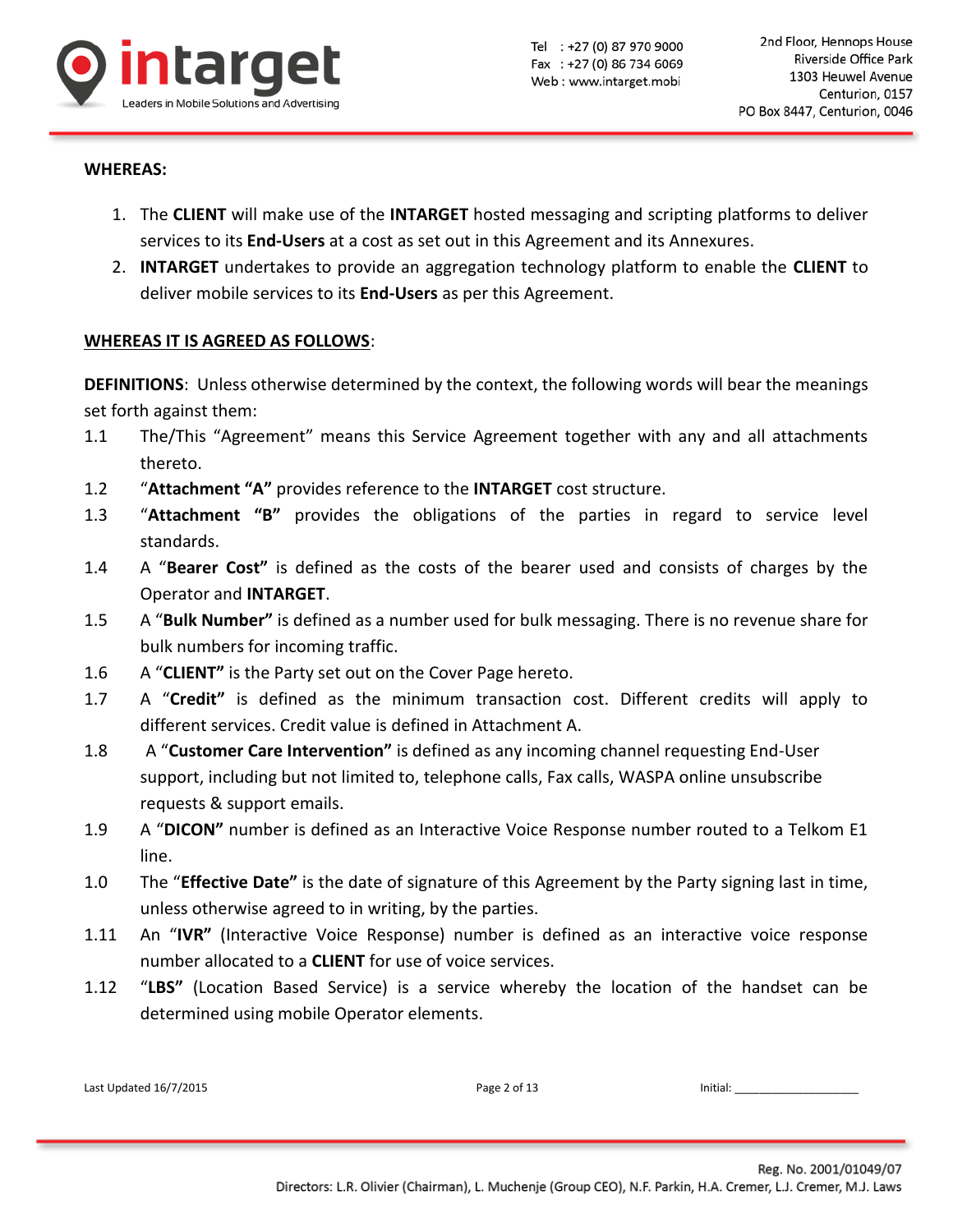

- 1.13 A "**Message"** is defined as a transaction exiting or entering the **INTARGET** Messaging Platforms through one of the API's (Application Protocol Interface).
- 1.14 "**MMS"** (Multi Media Messaging) is a technology used to send multimedia files and long text messages to mobile phones.
- 1.15 A "**Mobile Operator" or "Operator" or "MNO"** is defined as a GSM (Global Systems for Mobile Communication) Operator provider.
- 1.16 "**OBS"** (Online Billing Service) is a service allowing for direct billing to a mobile phone account, for services like SMS, MMS, USSD, WAP and the like. MTN and Telkom Mobile Event billing is the same as OBS.
- 1.17 A "**Premium Revenue Band"** is defined as a predefined charge associated with a specific number allocated by the Operator.
- 1.18 A "**Private number"** is for one customer's exclusive use.
- 1.19 "**SAG"** is defined as a Single Access Gateway.
- 1.20 A "**Shared Number"** is defined as a number shared by multiple **CLIENT**S, making use of **TAGS**.
- 1.21 A "**Short Code"** is defined as a 5-digit code allocated by the Operators for across network support. A same short code is allocated by all the Operators and linked to the same tariff band.
- 1.22 "**SLA"** is defined as a Service Level Agreement.
- 1.23 A**"SMSMO"** (or Mobile Originating) message is defined as an SMS that is originated from the mobile phone.
- 1.24 A "**SMS MT"** (or Mobile Terminating) message is defined as an SMS that is terminated on the mobile phone.
- 1.25 A "**Standard Number"** is defined as a unique 10 digit number allocated to a **CLIENT** for bulk messaging and other messaging purposes.
- 1.26 A "**Subscriber"** is defined as a mobile phone user.
- 1.27 A "**TAG"** is a numeric extension to a SMS number.
- 1.28 A "**Transaction"** is defined as a sequence of events to complete a single action e.g. to receive a SMS (Short Message Service), to send a SMS, to send data, to receive data, to request a location, to send a location, to send a MMS (Multi Media Message), to receive a MMS, to send an e-mail etc.
- 1.29 A "**USSD"** (Unstructured Supplementary Service Data) Number is defined a number allocated for use for USSD services.
- 1.30 "**WAP"** is defined as a Wireless Application Protocol.
- 1.31 A "**WASP"** is defined as a Wireless Application Service Provider.

| Last Updated 16/7/2015 | Page 3 of 13 | Initial: |
|------------------------|--------------|----------|
|                        |              |          |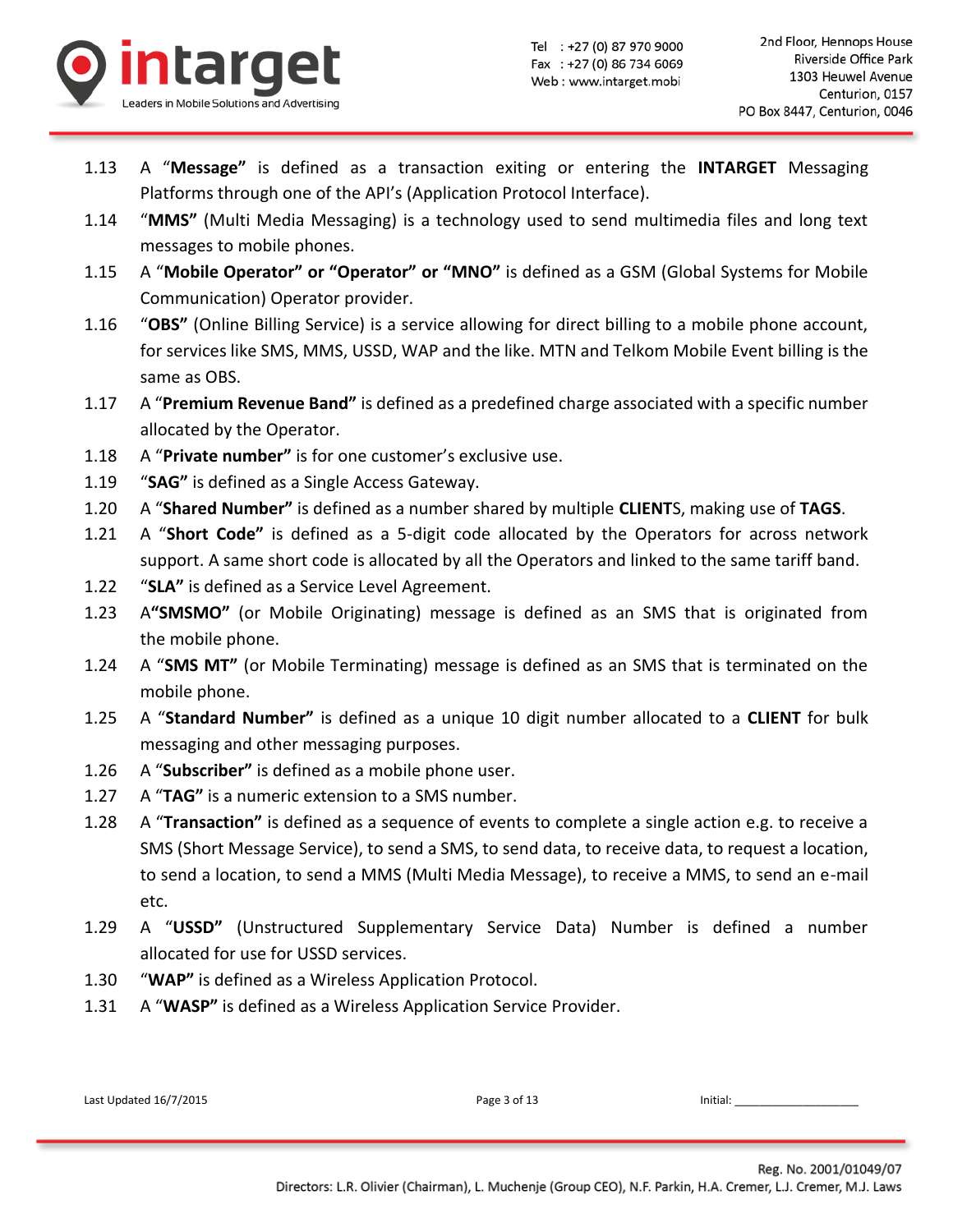

- 1.32 "**WASPA CODE OF CONDUCT"** means the code of conduct of the Wireless Application Service Provider Association at [www.waspa.org.za.](http://www.waspa.org.za/)
- 1.33 "**WASPA template agreement**", refers to a template agreement completed by **CLIENT**S who are, by virtue of the type of services they require, not obligated to become WASPA members.
- 1.34 **"Affiliate WASPA members**" are **CLIENTS** who are obliged to, by virtue of the services they require, become WASPA members.

# 2. **COMMENCEMENT AND TERM OF THIS AGREEMENT**

This Agreement will commence on the Effective Date and shall continue for a fixed period of one year, where after the agreement shall automatically renew and then continue indefinitely from month to month on the same terms until cancelled by either party upon 30 (thirty) day's prior written notice to cancel the Agreement to the other party, or as a result of breach. The onus of proof of termination is on the party wishing to terminate.

## 3. **CONTRIBUTION BY EACH PARTY**

- 3.1 **INTARGET** will supply a means to enable the **CLIENT** to deliver mobile services to its Subscribers, using technology developed by **INTARGET** for this purpose.
- 3.2 The **CLIENT** will pay **INTARGET** for services, transactions and use of its infrastructure as set out in Attachment "A".
- 3.3 The **CLIENT** will be responsible for management and all financial costs, including inter alia, all costs related to content royalties to copyright bodies and/or artists.
- 3.4 The **CLIENT** will secure any rights for the use of copyright protected and/or patented products/services relating to content and expressly indemnifies **INTARGET** against any and all claims made by any 3rd Party alleging that the **CLIENT** has breached the terms of this provision

### 4. **COSTS AND REVENUE SHARE**

- 4.1 Each number will attract revenue for the **CLIENT** as indicated in Attachment "A" and **INTARGET** shall make payment thereof as follows:
- 4.2 **INTARGET** shall make payment to the **CLIENT** 10 days after the revenue share month-end. Revenue/discounts are payable/calculated on monthly traffic and not for the accumulated traffic over longer periods of time.
- 4.3 If payments owed to **INTARGET** are withheld by the mobile Operators for any reason, these payments will also be withheld from the **CLIENT**, until such time as payments are received from the Operator, which will then be paid over to the CLIENT.

Last Updated 16/7/2015 **Page 4 of 13** Initial: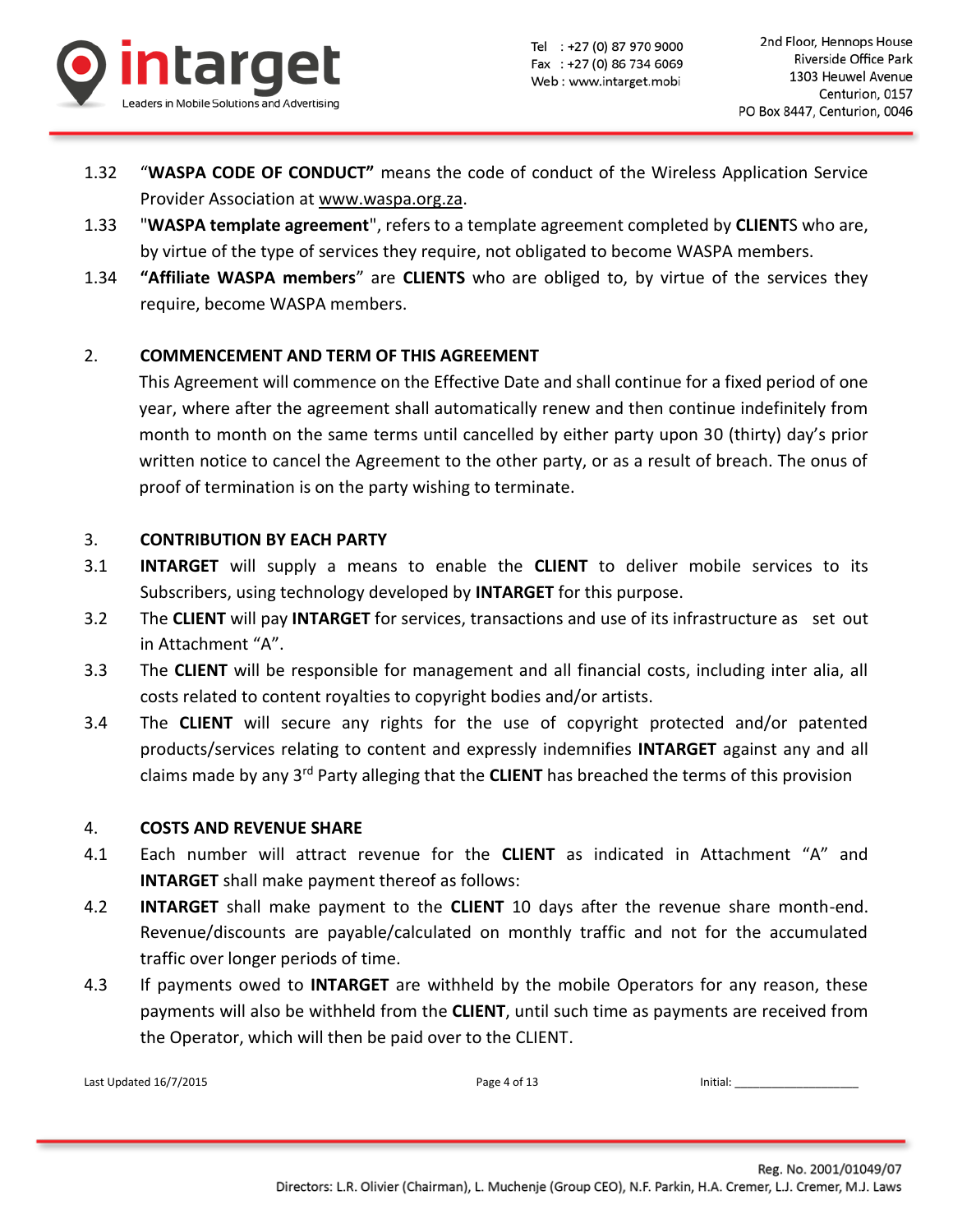

- 4.4 A minimum revenue claim of R1, 000 shall be allowed. The right to claim monies due shall expire within 6 months from date of web statement, and the **CLIENT** shall lose such monies payable.
- 4.5 **INTARGET** service fees shall be invoiced monthly in advance. Any outstanding amounts owed to INTARGET by the **CLIENT** will be debited from their earnings, if payment conditions were not met. A pro-rata monthly fee shall be calculated for **CLIENTS** signing up during the month as follows, and is applicable only to the monthly fees. Pro-Rata Fee = (Total fee/30)\*days left in month.
- 4.6 The bearer transaction costs will be invoiced at the applicable rates monthly in arrears and the **CLIENT** shall bear the costs thereof.
- 4.7 An **INTARGET** account needs to have a deposit value equal to no less than 45 days of 3 months average usage. An account always needs to have a positive balance to transact. No negative credit limits are allowed. Credit purchases are always made at  $1$  credit =  $1$  cent but 'discounts' are applied at the rate of consumption per bearer. No discounts for advance purchases will be allowed.
- 4.8 **INTARGET** expressly prohibits the sending and receiving of MO and/or MT messages through **NON-INTARGET** gateways and no revenue payments will be made for services which include MO and /or MT messages that were not sent through **INTARGETs'** gateways. No revenue payments will be made for services where corresponding MT messages were not sent through **INTARGETs**' gateways, for example the delivery of marketing messages enticing users to a service. The **CLIENT** furthermore expressly agrees that it will not send any messages through **NON-INTARGET** gateways that refers to any valid **INTARGET** gateway service and takes full responsibility for and indemnifies **INTARGET** against any fines or actions with regards to messages which were not sent through **INTARGETs'** gateways.

## **5. VARIATION OF COSTS**

Fixed costs may escalate annually. Transaction costs are subject to change at **INTARGET's** discretion in which event such an increase or decrease shall be reflected in the cost structure between the parties. **INTARGET** hereby reserves the right to vary any previously quoted price if factors beyond the reasonable control of **INTARGET** so necessitate. The **CLIENT** will be notified of cost changes per e-mail 1 (one) month in advance where reasonably possible. These changes in costs shall be available at [http://higate.co.za](http://higate.co.za/) through the provided account administration login.

Last Updated 16/7/2015 **Page 5 of 13** Initial: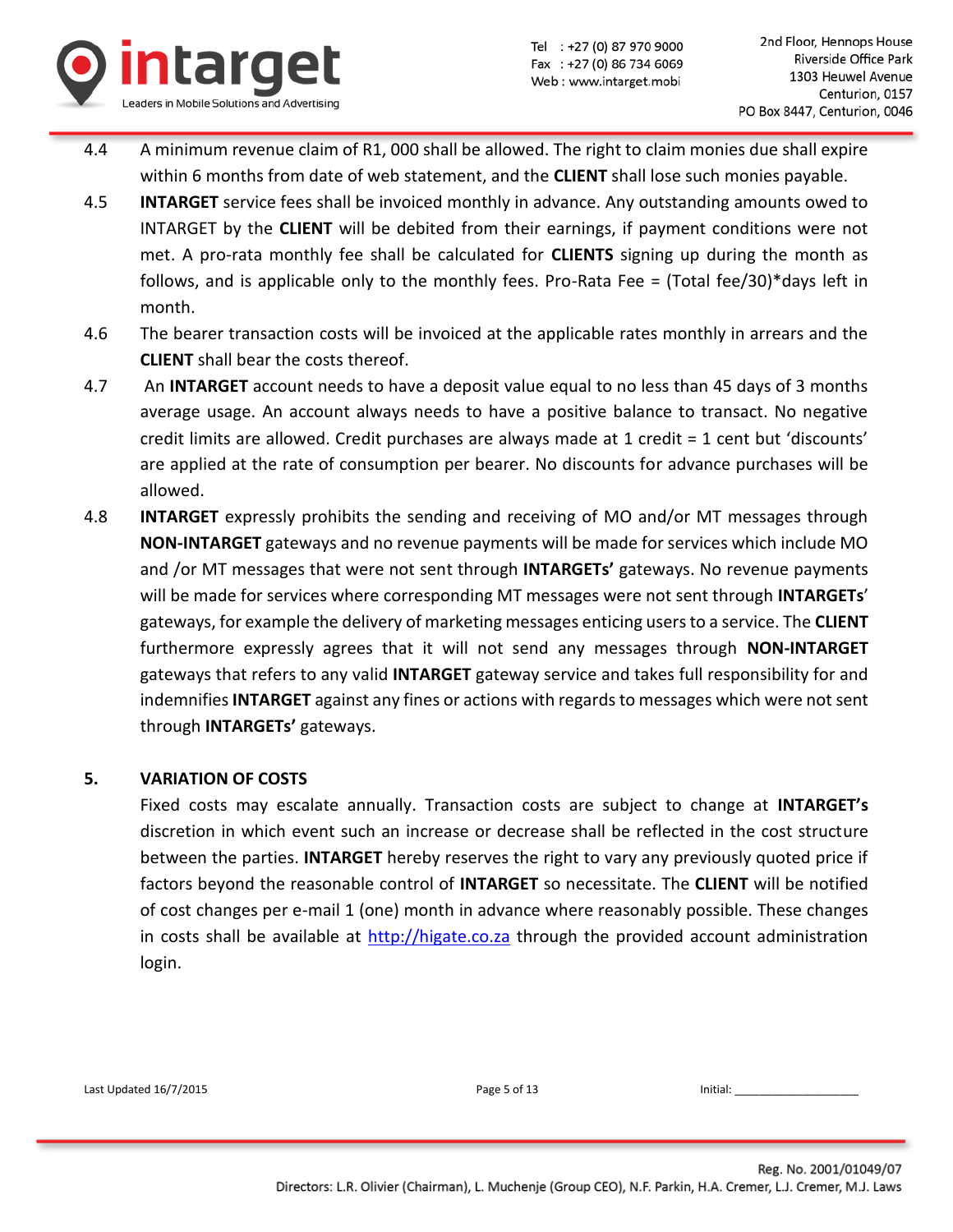

## **6. PAYMENT**

The **CLIENT** shall pay for services, numbers, development and messages and any other applicable charges within 10 (Ten) days of receipt of a valid **INTARGET** presented invoice. No offsetting of costs against revenue is permitted at invoicing level but can be negotiated with your account manager at payment level in special circumstances.

## **7. MESSAGE DISPUTES**

In the event of any differences between **INTARGET's** records for the number and value of transactions concluded and those of the **CLIENT**, **INTARGET's** billing records shall apply, unless the **CLIENT** can prove otherwise, to the reasonable satisfaction of INTARGET, within 7 (seven) days of receipt of statement. In the event of any differences between **INTARGET's**records for the number and value of transactions concluded and those records of the Mobile Operator, the Mobile Operator's records shall apply, should **INTARGET** not be able to prove otherwise. The difference in pay-out shall then be carried over to the **CLIENT**.

## 8. **MINIMUM MESSAGE VOLUMES REQUIRED**

The Mobile Operators may request **INTARGET** to return numbers (SMS, MMS, IVR or USSD) if the minimum volume requirements are not met. These are, unless otherwise agreed to in writing between the Parties, as follows:

Bulk messaging accounts – 5000 outbound messages per month Premium rated messaging accounts – minimum of 2000 inbound messages per month.

### 9. **TERMS, CONDITIONS AND CODE**

- 9.1 The **CLIENT** shall only use the Services for lawful purposes and warrants that it shall strictly adhere to all applicable South African Laws and regulations, as well as the **WASPA Code of Conduct**, at [www.waspa.org.za](http://www.waspa.org.za/)**.** The **CLIENT** shall take specific note of compliance relative to advertising and content. **INTARGET** shall, upon request of the **CLIENT**, act in an advisory capacity in this regard but does not warrant that any information provided by it is accurate. The onus to keep informed of and review the content of the above however remains on the **CLIENT**.
- 9.2 The **CLIENT** shall refrain from utilizing the Services for the provision of any "adult" content excluding "glamour" content which may, subject to the sole and unfettered discretion of **INTARGET** be allowed.

| Last Updated 16/7/2015<br>Page 6 of 13<br>Initial: |  |
|----------------------------------------------------|--|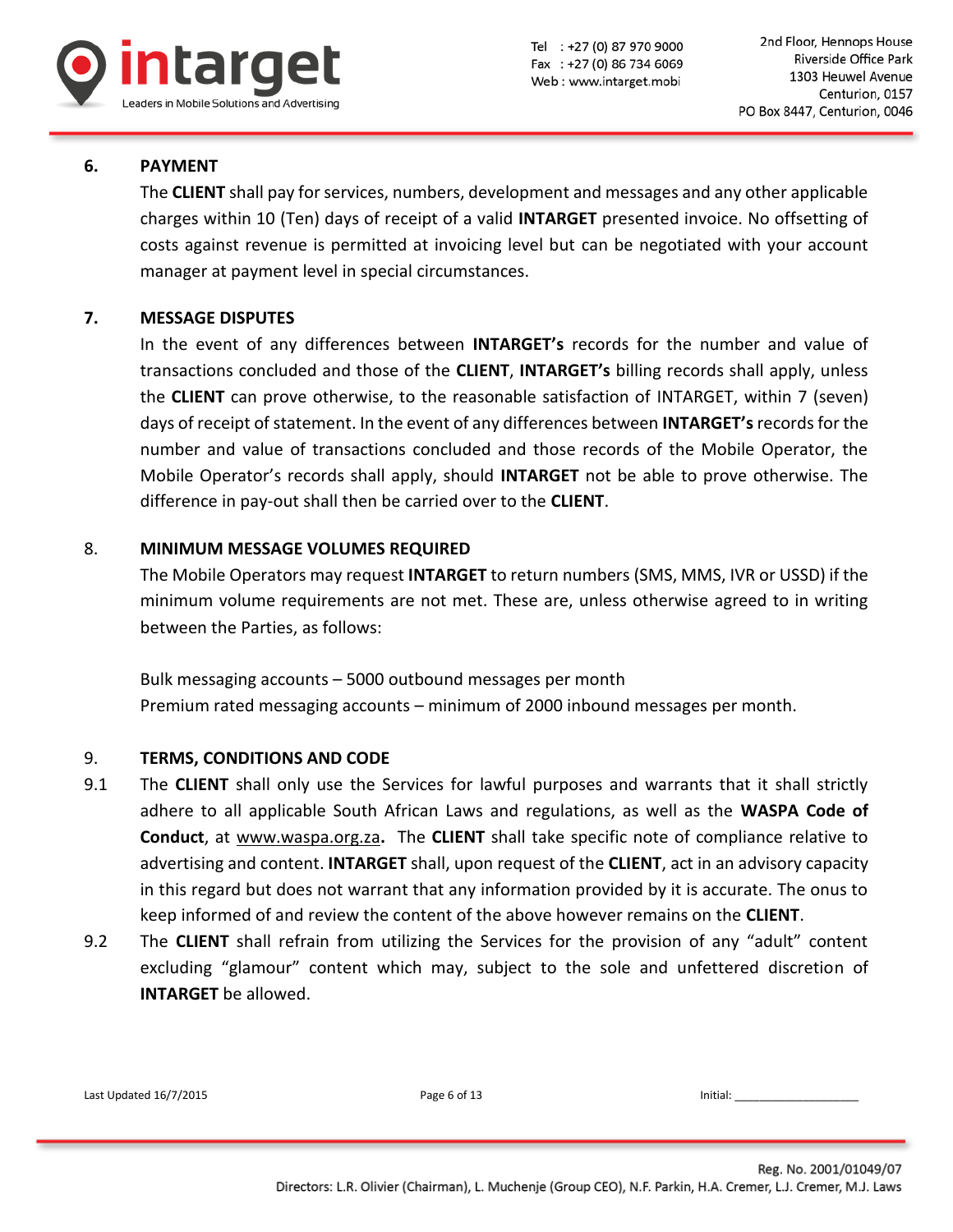

- 9.3 The **CLIENT** shall approach **INTARGET** for clarification should it be in any doubt as to whether the Service provides any content of an adult nature, which clarification shall be determined in the sole and unfettered discretion of **INTARGET**.
- 9.4 It is expressly accepted by the **CLIENT** that the offering of "Glamour" content may only be undertaken in a manner deemed "socially and morally acceptable", as determined in the sole and unfettered discretion of **INTARGET**.
- 9.5 The **CLIENT** expressly agrees that **INTARGET** shall be entitled to determine, in its sole and unfettered discretion, whether any content violates **INTARGETS** determination of "socially and morally acceptable" and **INTARGET** expressly reserves its rights to suspend any content found by **INTARGET** to be in violation of this clause with or without notice to the **CLIENT**.

### 10. **DISCLAIMER**

- 10.1 **INTARGET** shall not be held liable for the service delivery failure or failure of performance, or performance degradation due to the Mobile Operator's non-performance. **INTARGET** shall also not be held liable by the**CLIENT**, if some or all services are suspended or terminated by the Operator(s) or **WASPA** or any other regulatory body for any reason whatsoever, or if the Agreement is cancelled due to any illegal activity or activity contravening the laws of the Republic of South Africa and/or the **WASPA** rules and guidelines, by the **CLIENT**.
- 10.2 **INTARGET** shall further not be held liable for the service delivery failure or failure of performance, or performance degradation due to the Software Programme provided and/or corresponding hardware failure or non-performance. Whilst every effort is made by **INTARGET** to ensure the optimum functionality of **INTARGET's** Software Code, and/or hardware servers, **INTARGET** accepts no liability for any losses incurred, whether direct, indirect, loss of profits or consequential loss, harm or damage as a result of access, installation or INTARGETion by the **CLIENT**, and use of the Code to the recipients business or service functionality or giving rise to non-compliance of or contravention of any rule, regulation or legislative provision arising as a result of intrinsic errors, human error or subsequent modifications to the Software Code.
- 10.3 **INTARGET** cannot guarantee the continuance of any service and will not be held liable for any loss occasioned by **INTARGET's** decision to discontinue offering a service at any time in the future. The **CLIENT** agrees and accepts that the services offered by **INTARGET** are offered in **INTARGET's** sole and unfettered discretion. **INTARGET** shall endeavour where possible to provide the **CLIENT** with reasonable notice should a decision be taken to discontinue offering a service at any time.

Last Updated 16/7/2015 **Page 7 of 13** Page 7 of 13 **Initial:** Last Updated 16/7/2015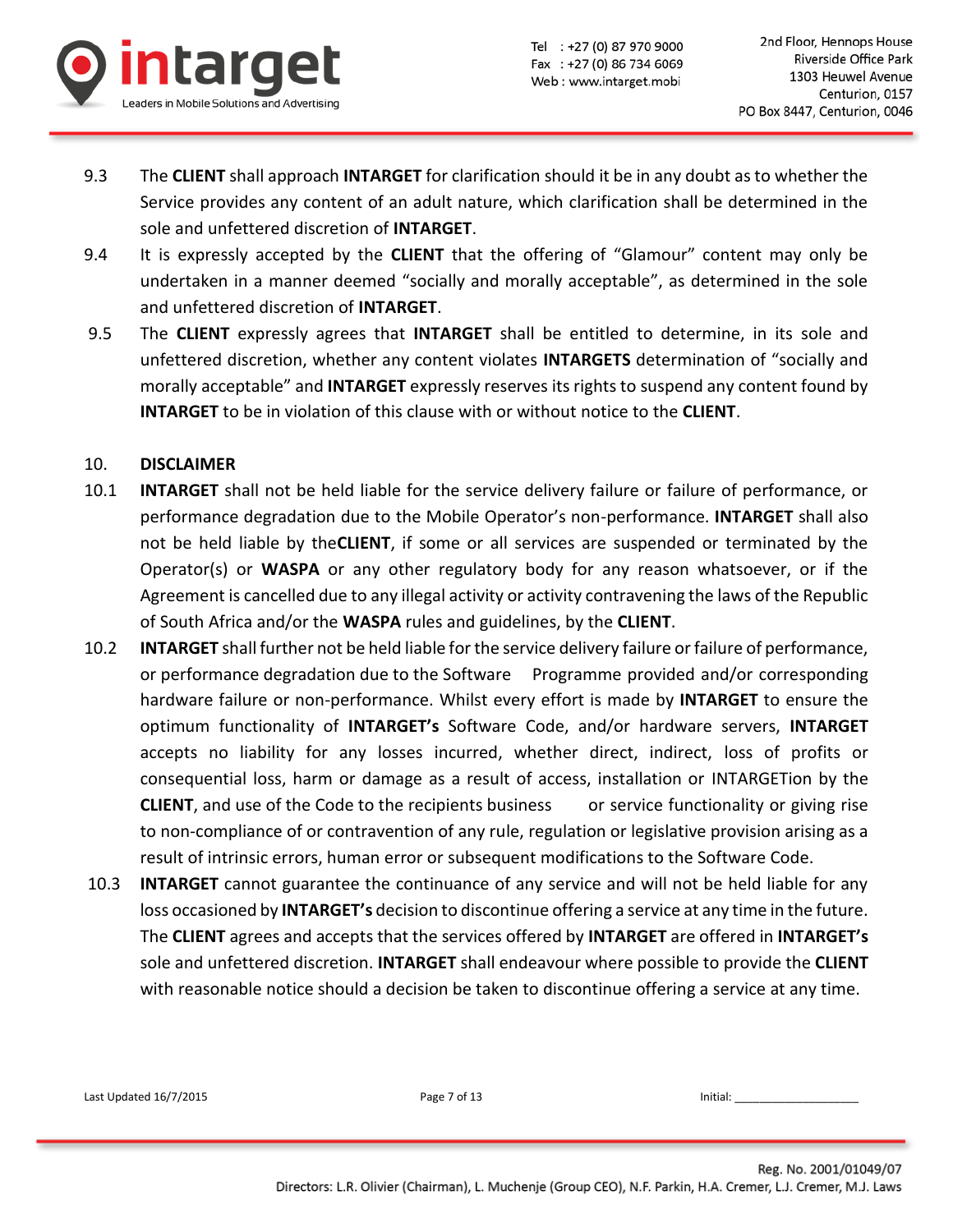

۰

### 11. **INDEMNIFICATION**

11.1 The **CLIENT**, accordingly indemnifies and holds **INTARGET** harmless against all and any loss, liability, actions, and damages, (including direct, indirect, special or consequential damages), and whether in an action based on contract, negligence or any other action related to this contract and/ or the services rendered in terms thereof, arising out of or in connection with the failure or delay in the performance of the Services offered by **INTARGET**, as result of Mobile Operator malfunction or suspension or human error unless proven to be attributed to gross negligence or wilful intent on the part of **INTARGET**.

### 12. **DISPUTES, FINES AND SUSPENSIONS**

- 12.1 **INTARGET** shall have the right to retain any funds payable to the **CLIENT** in the case of breach of the terms of this Agreement, by the **CLIENT**, or in case of a pending litigation between the parties in this Agreement, or in case of pending WASPA or Operator fines, or unresolved WASPA complaints directed to the **CLIENT** due to misconduct in the market. The **CLIENT** shall take full responsibility for any formal responses to any regulating body. **INTARGET** shall however be kept fully informed of the progress of any such proceedings. Any assistance given by **INTARGET** in this regard shall be at a prescribed fee and at the **CLIENTS** own risk. **INTARGET** is herewith absolved of any liability in this regard. The **CLIENT** shall at all times be responsible for payment upon demand of any fines or penalties imposed by any regulating body or other authority.
- 12.2 **INTARGET** reserves the right to, in its discretion, summarily suspend the services of a **CLIENT** that does not comply with the WASPA Code of Conduct or other applicable law or regulation. Such services shall only be reinstated when the **CLIENT** has taken appropriate corrective action.
- 12.3 **INTARGET** undertakes to provide full reasons to the **CLIENT** for any suspension of services within a reasonable period in the circumstances, shall re-instate such services as speedily as possible if the appropriate corrective action has been taken and if the agreement had not been terminated as a result of the failure to comply, and shall not suspend any services in an arbitrary manner.

### 13. **PRIVACY**

13.1 Whilst the name, cellular phone number(s), and other contact information of the **CLIENT** and its subscribers which is supplied to **INTARGET** when registering for the Services, shall not be made available to any third party without the consent of the **CLIENT** and/or Subscribers, **INTARGET** nevertheless is able to trace the source of a message, and such information shall be made available to the authorities if required by law.

| Last Updated 16/7/2015 | Page 8 of 13 | Initial: |
|------------------------|--------------|----------|
|                        |              |          |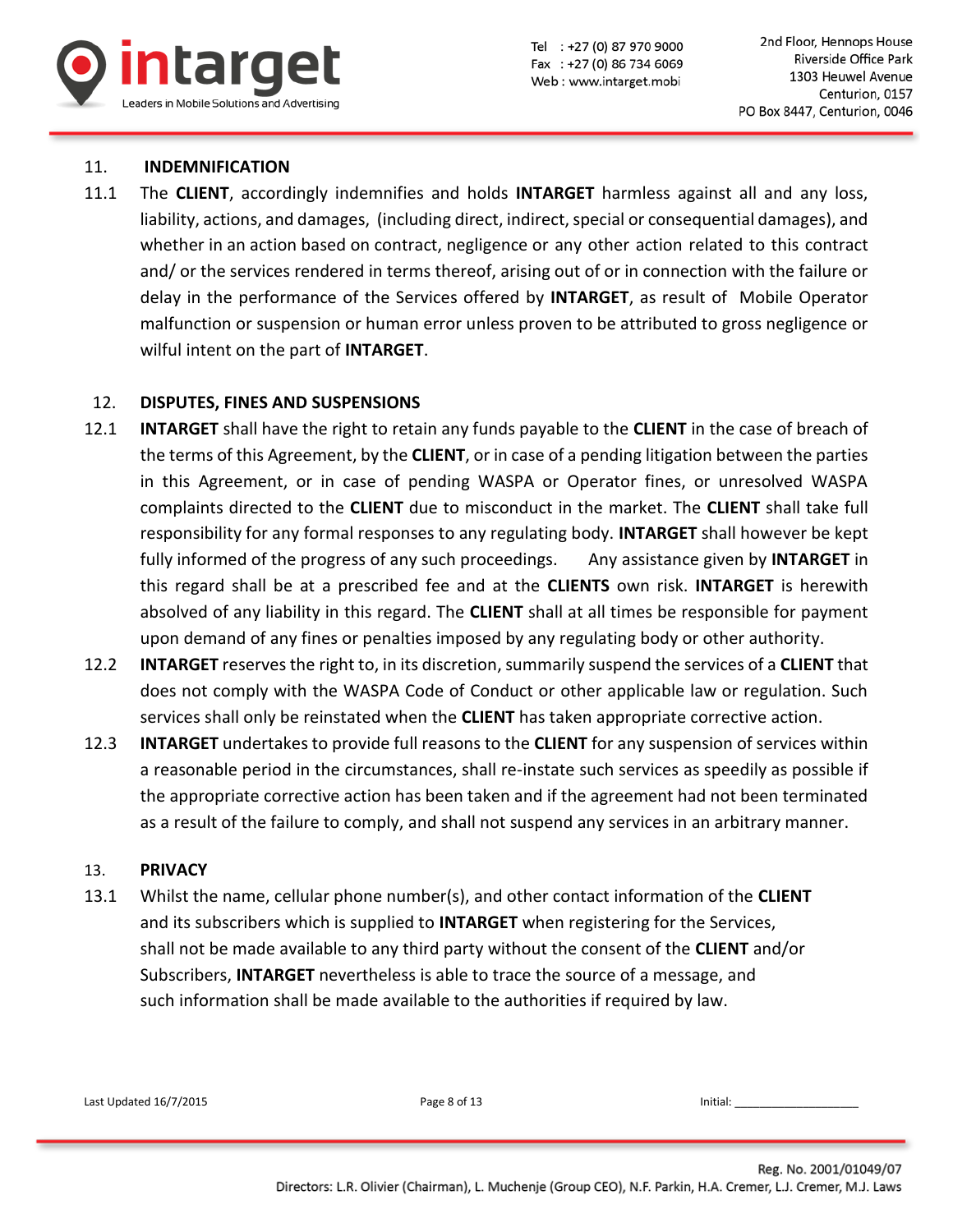

- 13.2 **INTARGET** or its staff shall not sell or rent any personally identifiable information about the **CLIENT** or its subscribers to any third party. However monitoring or recording of messages, subject to the **CLIENT**S security requirements, may take place for business purposes to the extent permitted by law, such as for example quality control and training for the purposes of marketing and improving the Services. However, in these situations, **INTARGET** shall not disclose information that could be used to personally identify the **CLIENT or its subscribers**.
- 13.3 The **CLIENT** must notify **INTARGET** immediately should any information of the **CLIENT** change.

## 14. **CONFIDENTIALITY**

Both parties undertake to maintain the confidentiality of all information imparted to it pursuant to this agreement including the "**KNOW – HOW**" and expertise of each of the respective parties. Neither party shall divulge or permit to be divulged any aspect of such information otherwise than for the purposes of this agreement. Confidential information will not include information which is at the time of disclosure already in the public domain or thereafter becomes part of the public domain otherwise than by breach of this agreement; and such information as the recipient is able to show was within its knowledge prior to the disclosure thereof and such information as the recipient is able to show subsequently lawfully came into its knowledge from a third party lawfully possessing such information. Confidentiality agreements will remain in place for 2 (two) years after date of termination of this agreement, unless otherwise agreed to in writing, this agreement shall supersede all prior non-discloser agreements.

## 15. **PASSWORD**

The **CLIENT** shall keep its password secure and warrant that no other person shall use the Services utilising its password, and acknowledges further that it is responsible for ensuring that no unauthorised access to the Services is obtained using its password, and that it shall be liable for all such activities conducted pursuant to such use, whether authorised or not.

## 16. **INTELLECTUAL PROPERTY RIGHTS**

The **CLIENT** acknowledges that **INTARGET** owns the intellectual property rights in and to its interfaces, and the unauthorised use thereof is expressly prohibited and may cause **INTARGET** serious and irreparable harm.

Last Updated 16/7/2015 **Page 9 of 13** Initial: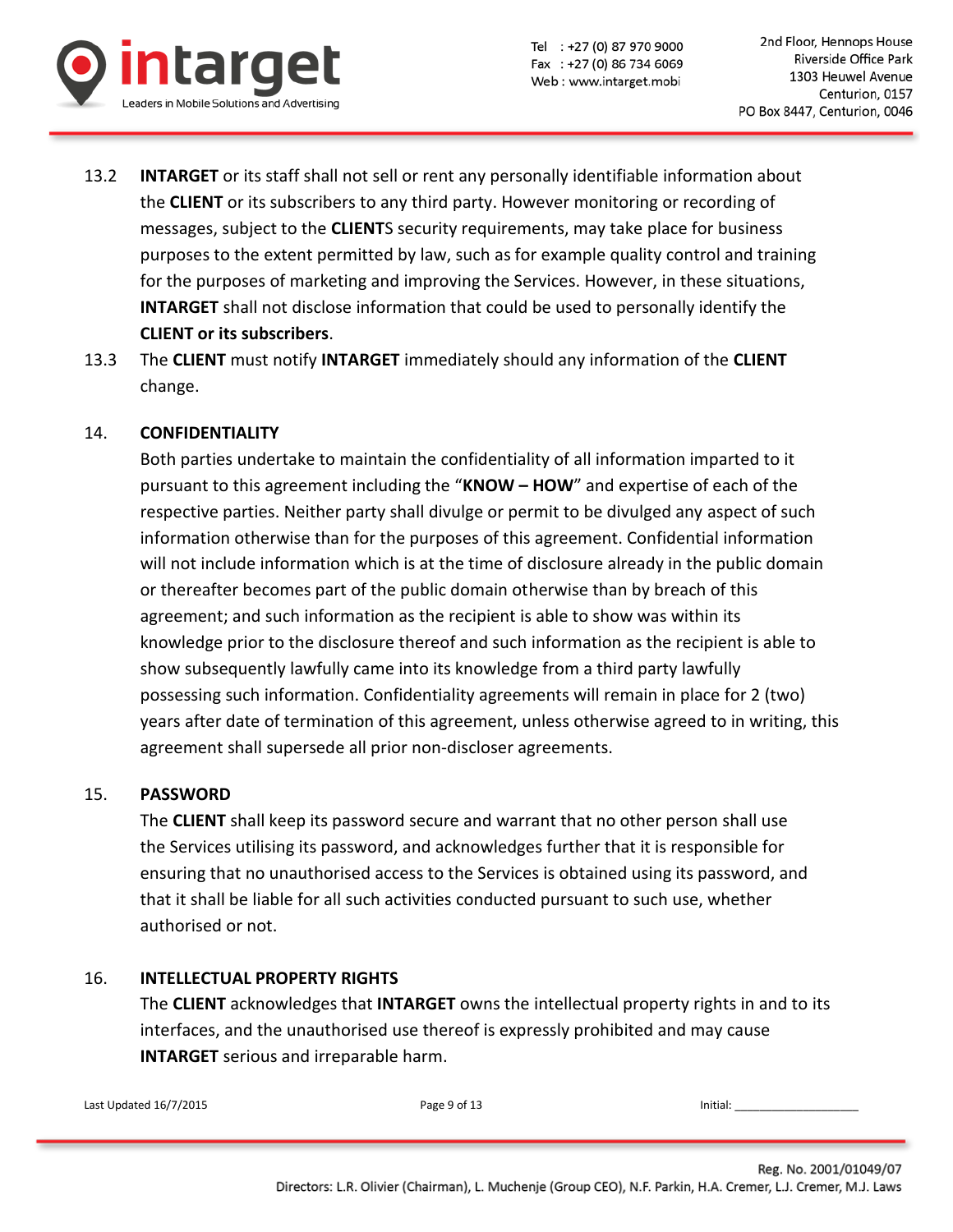

### 17. **SERVICE LEVEL AGREEMENT**

The **parties undertake to** adhere to the Service Levels as set out in Attachment "B".

### 18. **ADMISSION OF OTHER PARTIES TO THE AGREEMENT**

The parties may by written agreement admit other parties to the agreement upon such terms and conditions as may be agreed upon. It shall be a term of such agreement that the party being admitted to this agreement shall be bound to the terms and conditions of this agreement as varied by the agreement admitting the new party to this agreement.

### 19. **BREACH**.

- 19.1 Should any Party ("**Defaulting Party**") commit a breach of any of the provisions of this Agreement, then any other Party ("**Aggrieved Party**") shall be obliged to give the Defaulting Party 14 (fourteen) days' written notice to remedy the breach. If the Defaulting Party fails to comply with such notice, the Aggrieved Party shall be entitled to cancel this Agreement against the Defaulting Party or to claim immediate payment and/or specific performance by the Defaulting Party of all the Defaulting Party's obligations whether or not the due date for payment and/or performance shall have arrived, in either event without prejudice to the Aggrieved Party's rights to claim damages. The aforegoing is without prejudice to such other rights as the Aggrieved Party may have in law. The content of this clause 19 is to be read in conjunction with clause 12 regarding disputes, fines and/or summary suspension.
- 19.2 **INTARGET** reserves the right to, should the agreement be cancelled as a result of breach by the **CLIENT**, after notification to the **CLIENT** in writing / telefax or by e-mail, utilize and/or reallocate any/all recourses assigned to the **CLIENT**'S account as from no earlier than 15 days subsequent to such notification, including but not limited to numbers and keywords whether allocated by direct connection method or web tools in any manner whatsoever.
- 19.3 Should this agreement be terminated before the contract term has lapsed and as a result of a breach of any of the terms or conditions of this agreement by the CLIENT, the **CLIENT** shall be liable for all fixed costs and transaction costs for the remainder of the period, at the applicable rate for a standard Main Account at the time. The **CLIENT** shall in addition be liable for all historical transaction charges incurred up to date of cancellation or termination.
- 19.4 In the event of the non- payment of a valid **INTARGET** invoice, a **CLIENT**"s services may further be suspended pending payment failing which **INTARGET** shall be entitled to cancel the agreement in terms of this clause 19.

| Last Updated 16/7/2015 | Page 10 of 13 | Initial: |
|------------------------|---------------|----------|
|                        |               |          |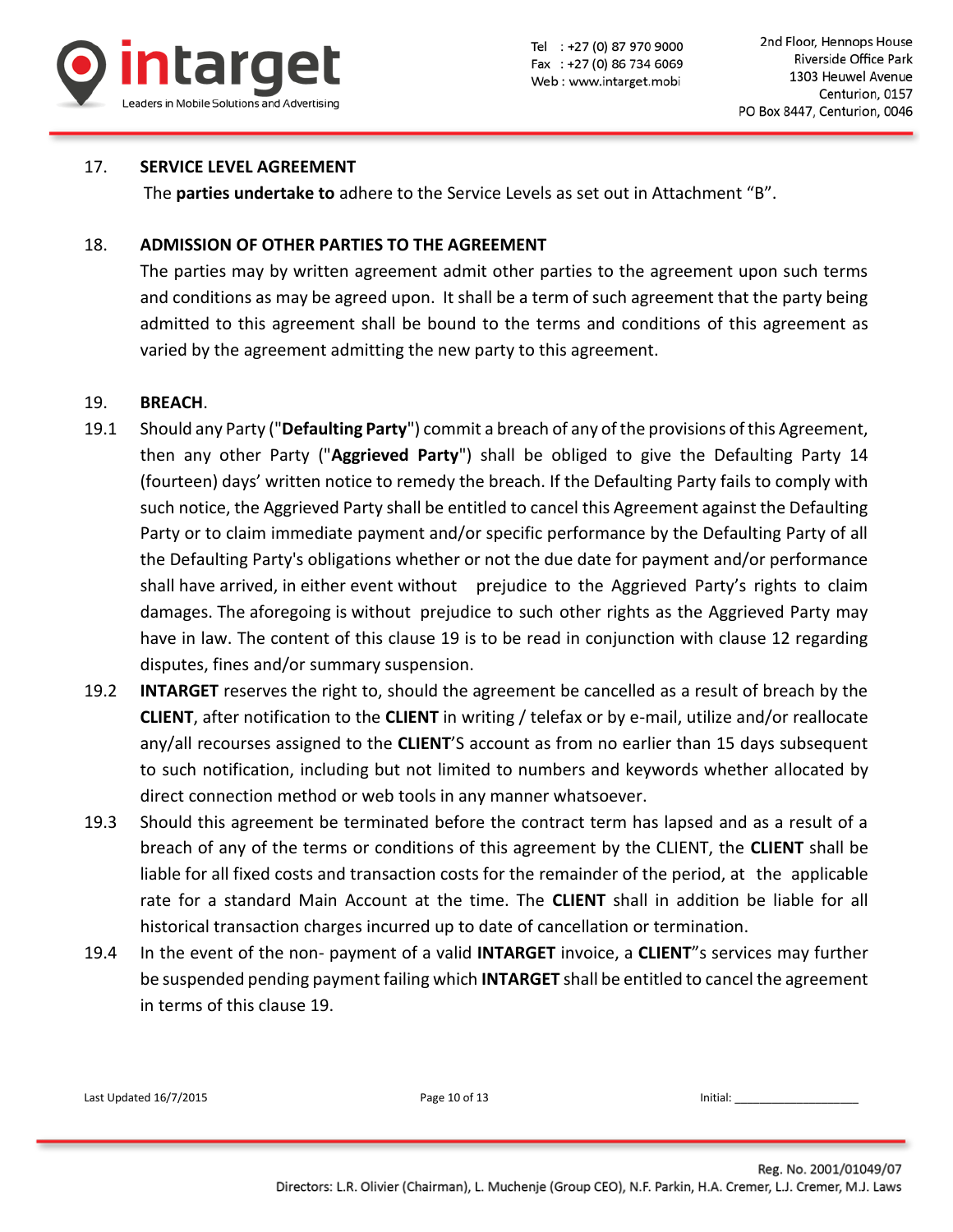

- 19.5 Notwithstanding the provisions of this clause 19, **INTARGET** shall in the event of a severe and /or continuous breach of compliance with the governing regulatory and/or legislative provisions by the **CLIENT**, be entitled to summarily, without notification to rectify, cancel this agreement.
- 19.6 Failure to complete the WASPA template agreement or to acquire WASPA membership as is required will constitute material breach of this agreement and **INTARGET** shall be entitled to summarily, without notification to rectify, cancel the agreement.

# 20. **DOMICILIUM CITANDI ET EXECUTANDI**

The parties choose as their domicilium address for all purposes including the service of court process the address set out in this agreement.

A party may change its domicilium address on 30 (thirty) days written notice to the other party.

## 21. **NOTICES**

Every notice, consent or other communication required or permitted hereunder from either party shall be in writing. It shall be sufficiently given or transmitted if and when:

- 21.1 Hand delivered to the other party at its domicilium address, or at such address as the receiving party may have designated in writing;
- 21.2 transmitted by means of a telex or telefax to the addressee's telex or telefax number and in respect of which telex or telefax an acknowledgment has been received;
- 21.3 deposited in the mail, duly registered with postage pre-paid for prompt delivery and addressed to the other party at its domicilium address. A notice deposited in the mail in terms of this sub-clause shall be deemed to have been delivered on the seventh business day after the date of posting.
- 21.4 sent by e-mail which shall have presumed to have been received on the same day that it was sent unless proven to the contrary.

## 22. **GENERAL**

- 22.1 No waiver by a party of any breach, failure or default in performance by the other party, and no failure, refusal or neglect by a party to exercise any right hereunder or to insist upon strict compliance with or performance of the other party's obligations under this agreement, shall constitute a waiver of the provisions of this agreement and a party may at any time require strict compliance with the provisions of this agreement.
- 22.2 This agreement constitutes the entire agreement between the parties who acknowledge that there are no oral or written understandings or agreements between them relating to the subject matter of this agreement. No amendment, consensual cancellation or other modification of this agreement and specifically this clause shall be valid or binding on a party hereto unless reduced to writing and executed by both parties hereto.

Last Updated 16/7/2015 Page 11 of 13 Initial: \_\_\_\_\_\_\_\_\_\_\_\_\_\_\_\_\_\_\_\_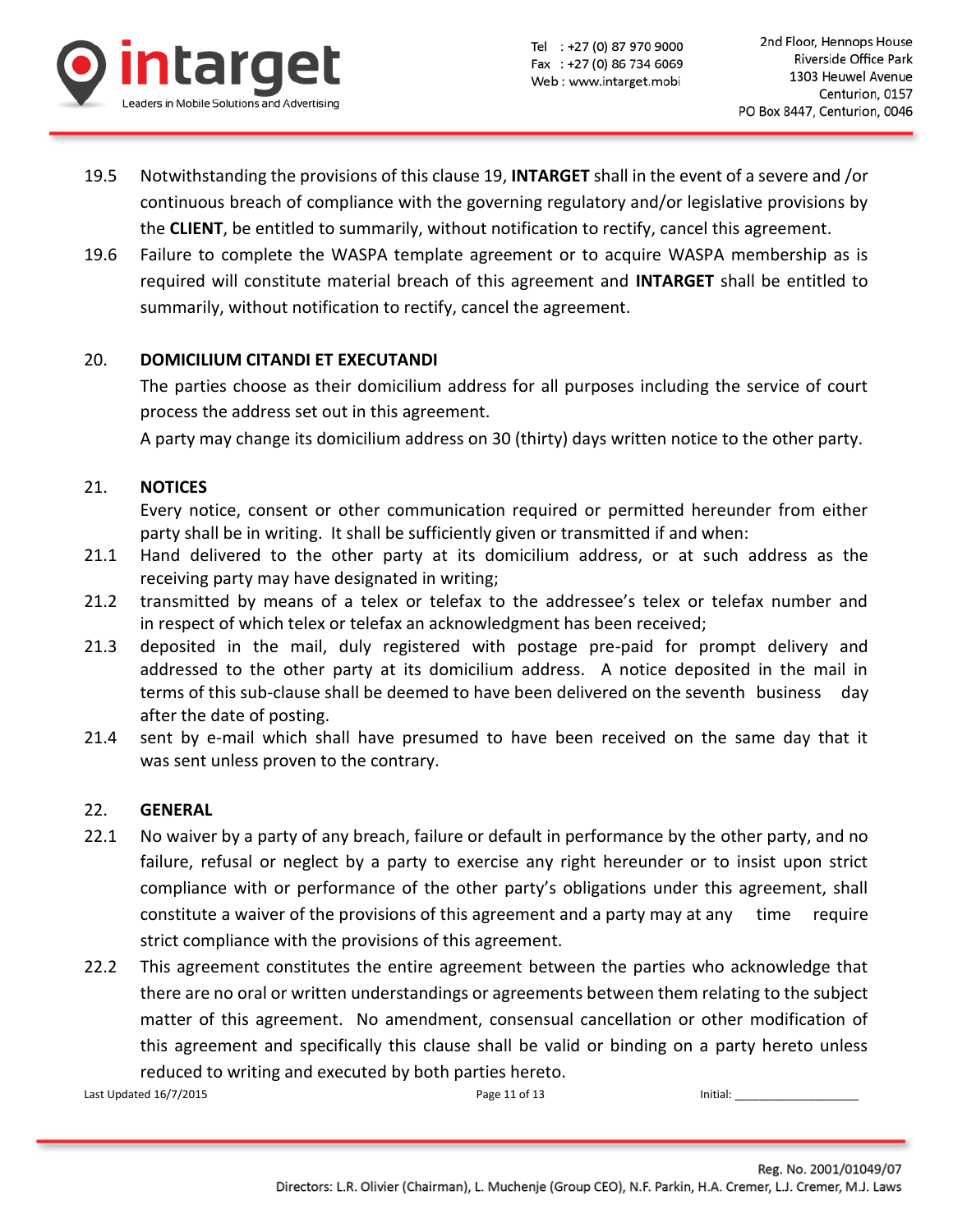

- 22.3 This agreement shall be subject to the jurisdiction of the Courts of the Republic of South Africa and governed in accordance with the laws of the Republic of South Africa.
- 22.4 All the provisions of this agreement shall be severable and no provision shall be affected by the invalidity of any other provision of this agreement.
- 22.5 Whenever a personal pronoun is used in this agreement, it is understood that such usage shall include singular and plural, masculine, feminine and neuter and refer in appropriate cases to juristic persons as well as natural persons.
- 22.6 The parties acknowledge that they have entered into this agreement, duly authorized, after making independent investigations and that neither party has made any representations or given any warranties other than as may be set out in this agreement.
- 22.7 Attachments "A" and "B" hereto are deemed to form part of this agreement and are incorporated herein. Upon the signing of this agreement and attachments and making use of the services provided by **INTARGET** the **CLIENT** declares and acknowledges that it has taken note of and has informed itself of all information referred to herein.

|                                                                                                                            | DATED at _____________________ this ______ day of ______________________________ 20____ |                         |
|----------------------------------------------------------------------------------------------------------------------------|-----------------------------------------------------------------------------------------|-------------------------|
| <b>AS WITNESSES:</b>                                                                                                       |                                                                                         |                         |
| 1.                                                                                                                         |                                                                                         |                         |
| 2.<br><u> 1980 - Jan Samuel Barbara, margaret e</u>                                                                        | <b>INTARGET (Duly Authorized)</b>                                                       |                         |
|                                                                                                                            |                                                                                         |                         |
|                                                                                                                            | DATED at ____________________ this ______ day of ______________________________ 20____  |                         |
| <b>AS WITNESSES:</b>                                                                                                       |                                                                                         |                         |
| 1.                                                                                                                         |                                                                                         |                         |
| 2.<br><u> 1980 - Jan Stein Stein Stein Stein Stein Stein Stein Stein Stein Stein Stein Stein Stein Stein Stein Stein S</u> | The CLIENT (Duly Authorized)                                                            |                         |
|                                                                                                                            |                                                                                         |                         |
| Last Updated 16/7/2015                                                                                                     | Page 12 of 13                                                                           | $Initial: ____________$ |
|                                                                                                                            |                                                                                         |                         |